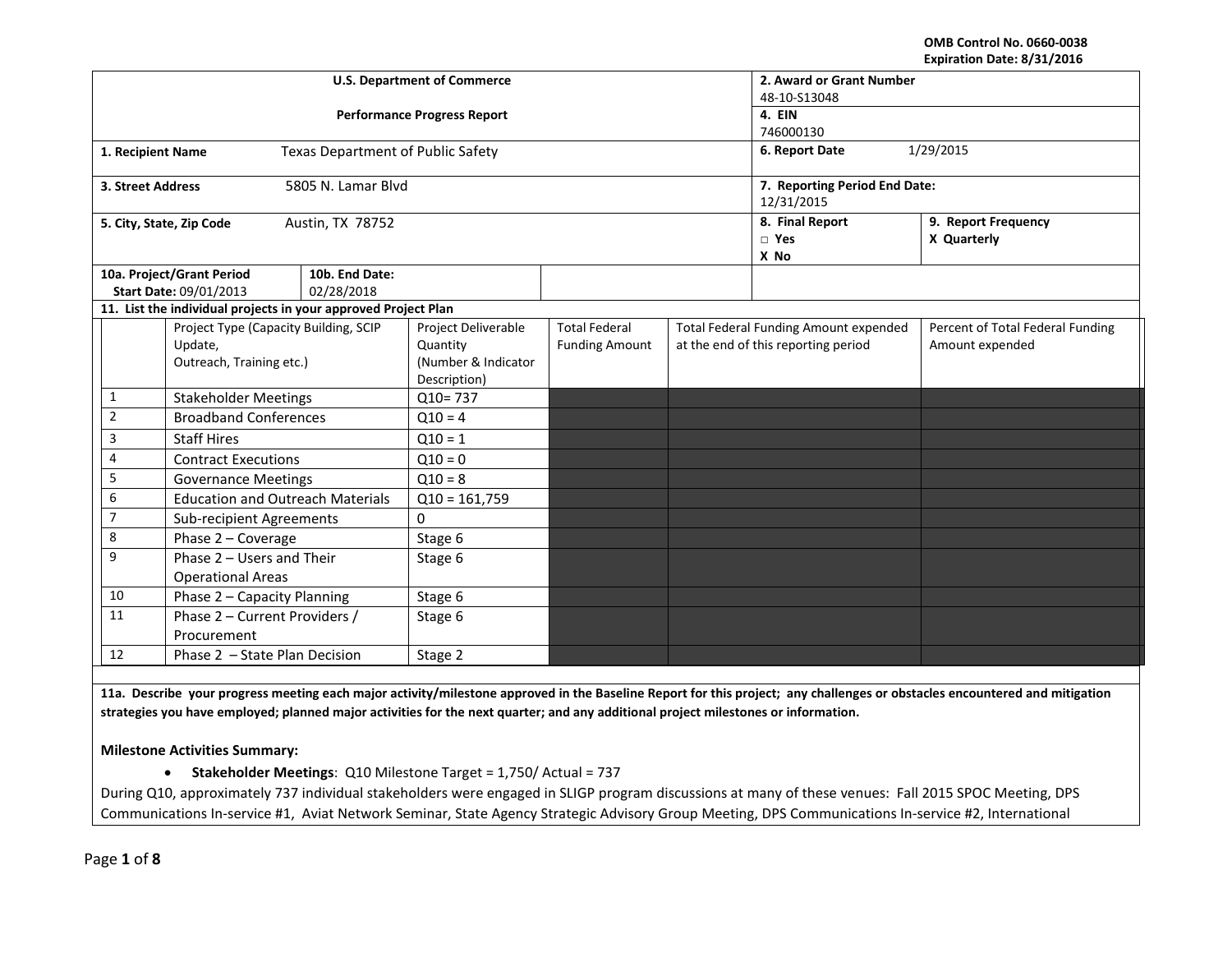Association of Chiefs of Police (IACP) Annual Conference, TAMU Winter Institute FirstNet Application Workshop, RHPC Symposium, Secured Cities Conference, LTE Public Safety Demo – Houston, American Petroleum Institute Technology Committee Meeting, LTE North America, PSAC Demo – Houston, FirstNet Board demo and Meeting and Monthly Tribal Conference Calls.

Major plans for Q11 include participation and/or presentations at: Southeast Broadband Summit 2016, Emergency Management Association of Texas (EMAT) and International Wireless Communications Expo (IWCE) Conferences. Additionally, the broadband team will initiate and schedule Town Hall meetings with regional and area agencies in order to conduct a more personal approach to discussing current status, questions and concerns about the future broadband network.

• **Broadband Conferences**: Q10 Milestone Target = 15 / Actual = 4

During SLIGP Q10, Texas representatives participated in the following: IACP Annual Conference, TAMU Winter Institute, American Petroleum Institute Technology Committee Meeting and LTE North America.

• **Staff Hire**: Q10 Milestone Target = 0 / Actual = 1

The overall headcount for Staff FTEs has changed due to 1 new hire. We hired one Broadband Project Manager.

• **Contract Executions:** Q10 Milestone Target = 0 / Actual = 0

The overall headcount for Contract Execution has not changed during this quarter; a new contract was executed to continue the existing staff and effort for 60 days.

• **Governance Meetings**: Q10 Milestone Target = 9 / Actual = 8

Q10 meetings consisted of sub-committee management meetings, Rural SAG, Governance management, Tribal SAG calls and quarterly meetings, and SEC monthly meetings. The October SEC meeting reviewed the MDS status in Texas and SAG activities, DPS and Harris County demonstrated the broadband network, to the FirstNet Board and PSAC Committee at TranStar in Houston, as well, attended and presented at the FirstNet Board Meeting. The mapping tool was introduced and will be released to COGs in Q11 for additional coverage needs. Additionally, meetings with individual agencies occurred, including El Paso Police Department, Fire Department and the Information Technology Department, also the Houston Police Department.

Q11 the TxPSBP team will address the future of the SAGs and will begin to include scheduled Town Hall meetings with regional and individual entities.

- **Education and Outreach (E&O):** Q10 Milestone Target = 45,451/ Actual = 161,759
- Team has over 324 twitter followers (greater than 10% increase in followers since Q9) and has tweeted over 658 times since launch in mid-February.
- The Texas Public Safety Broadband Program Newsflash is being sent out as needed with a total recipient of 1735, as of Q10.
- There have been 159,441 Website Hits for the [www.TXLTE.com](http://www.txlte.com/) website in Q10.
- The eLearning Course consisted a total of 482 user accounts, with 153 users completing the Introduction to Texas Public Safety Broadband (For Credit) Course, 56 users completing the Introduction to Texas Public Safety Broadband (Not for Credit), and 50 users completing the Mobile Data Survey Tool course.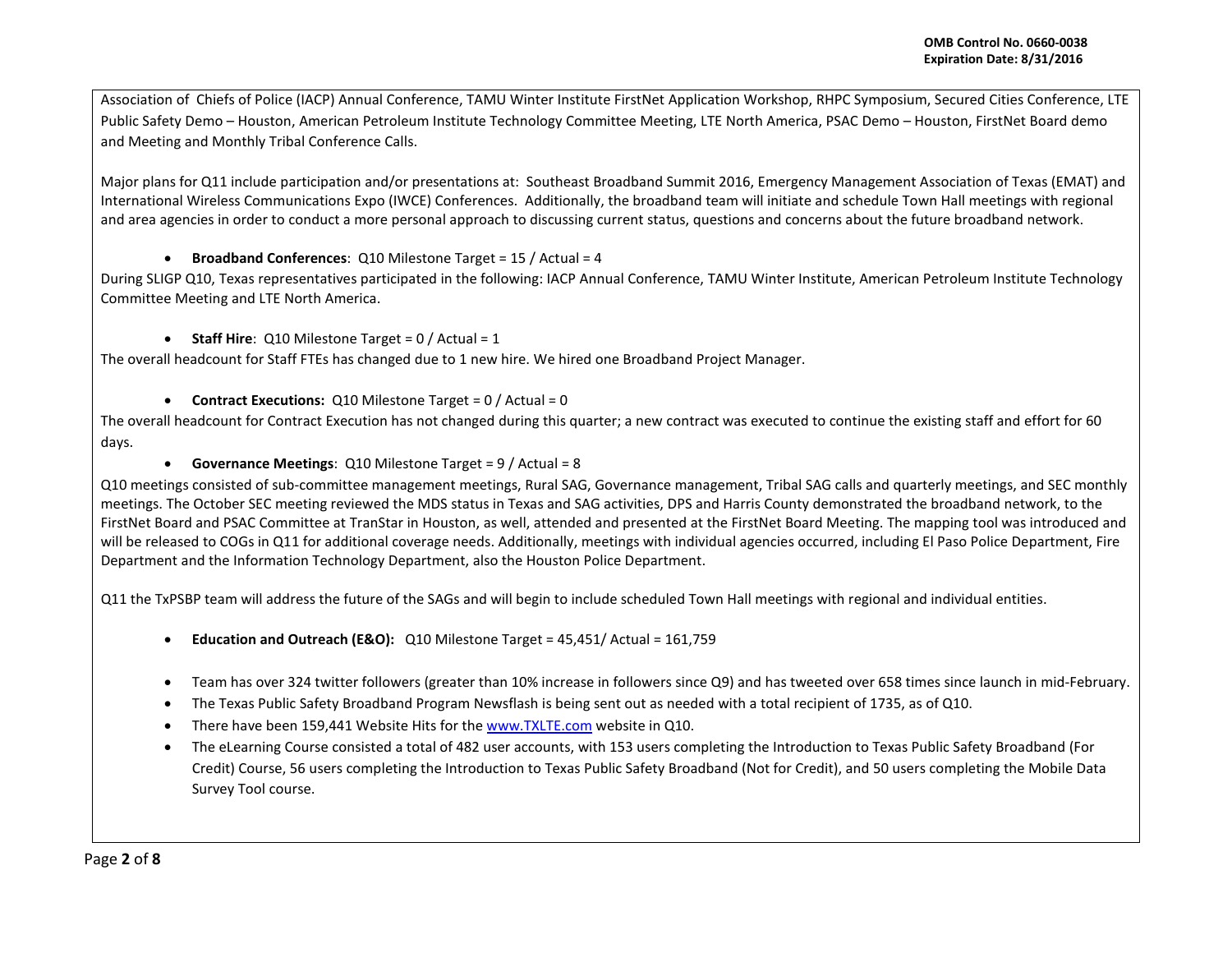# **Phase 2 Activities:**

The following details will outline the team's Phase 2 activities and progress:

• **8. Coverage (Stage 6):** As an output of the Rural SAG, the team provided a draft phased coverage map to FirstNet illustrating a county-by-county breakdown of tiered needs for public safety LTE. This report outlined the methodology, how the phased map was derived, as well as the datasets that were gathered. The team also provided extensive 911 call location data from the Public Safety Answering Points. These data sets and report were submitted to FirstNet by the September 30<sup>th</sup> deadline, and as additional data is collected and/or identified it will be provided for consideration.

Looking forward, the team has combined the map data with hurricane evacuation routes in an effort to create a Texas a baseline coverage objective. During Q11, the team plans to release this Texas baseline coverage objective to jurisdictions statewide for their comments and consideration. This feedback will be incorporated into the overall Texas baseline coverage objective to provide to FirstNet as the project progresses.

- 9. Users and Their Operational Areas (Stage 6): The team submitted the Mobile Data Survey results through the CASM portal to meet the September 30<sup>th</sup> deadline. At the end of Q9, over 1100 agencies had completed the survey. The State continues to encourage jurisdictions to complete the MDS so a more representative sample can be obtained. Outreach efforts continue, with the utilization of additional Strategic Advisory Groups, to better understand user needs and their operational areas. As additional survey results are submitted to CASM, this information will be provided to FirstNet.
- **10. Capacity Planning (Stage 6):** At the end of Q9 (September 30th deadline), the team submitted a one-month snapshot of wireless data usage from the Texas Highway Patrol.
- 11. Current Providers/Procurement (Stage 6): The team submitted the Mobile Data Survey results through the CASM portal to meet the September 30<sup>th</sup> deadline. The team also provided information outlining the State Contracting Agency – DIR and mobile data procurement options available.
- **12. State Plan Decision (Stage 2):** The team, in consultation with the Office of the Governor, created and held an initial meeting of the State Agency Strategic Advisory Group. In addition, the team in consultation with the Office of the Governor, is developing a list of priorities for the State of Texas to be included in the State Plan.
- **Other Activities:** 
	- Members of the team attended the FirstNet Board and Committee Meetings held December 8-9, 2015 in Houston, Texas.
	- Working to facilitate and finalize a Tribal Meeting with FirstNet at the 2016 Texas Emergency Management Conference (TEMC).
	- The team worked with Harris County to provide live demonstrations of the Harris County Early Builder Project to the PSAC and the FirstNet Board members.
	- Meeting with the Office of Governor's and FirstNet executive staff was held in Austin to discuss questions and current status of FirstNet.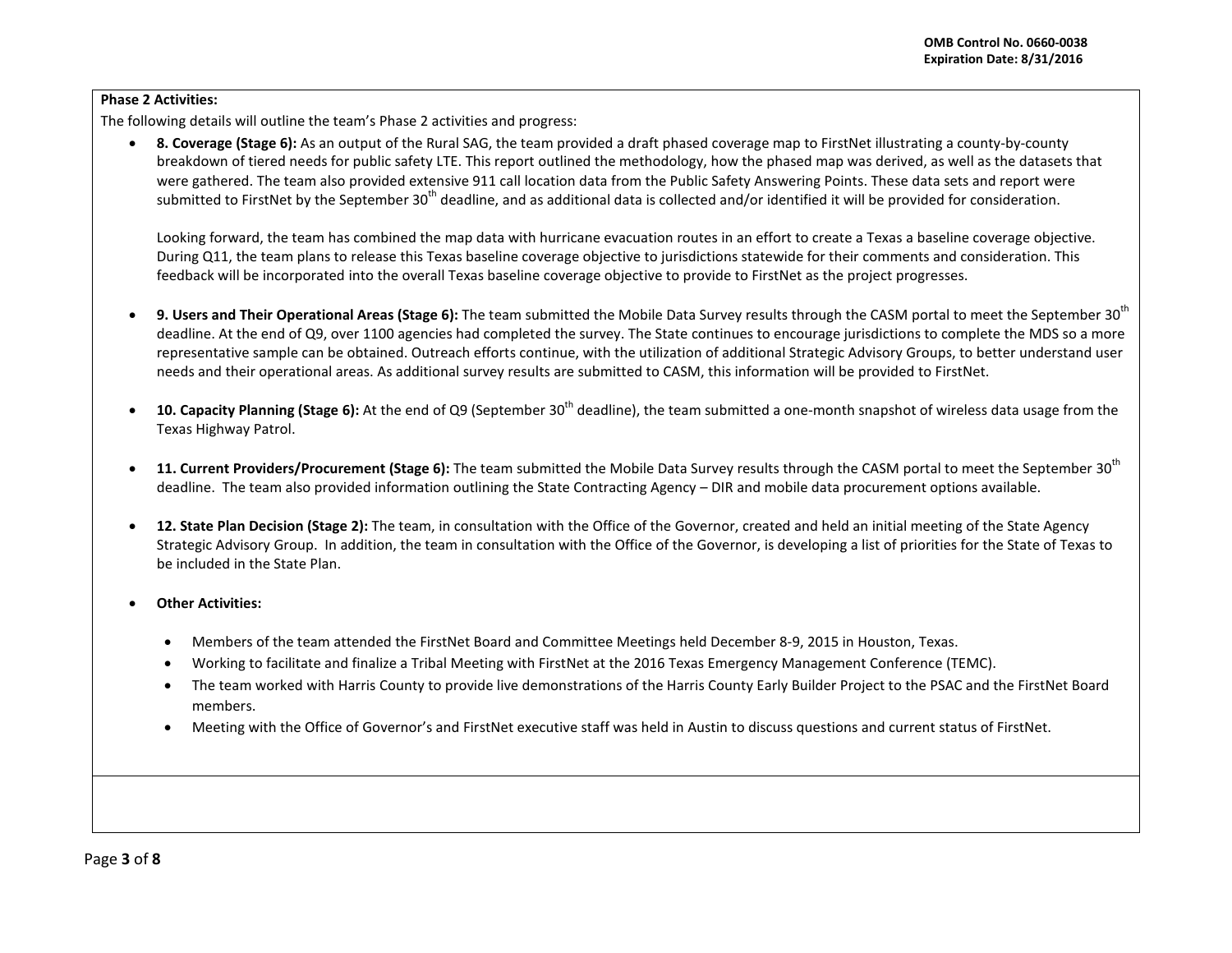**11c. Provide any other information that would be useful to NTIA as it assesses this project's progress.** 

- The team continues to work in conjunction with Harris County on a Joint Outreach Package.
- Meetings held between the State of Texas and Harris County to further define and outline actionable plans for each KLC core transition, data analytics, special events, extended mode, and training.

**11d. Describe any success stories or best practices you have identified. Please be as specific as possible.**

- TX LTE website and online e-learning portal has become the benchmark for numerous States as they design and rollout their own online presence.
- The team continues to work on informational videos and online courses.
- Developed an information video to help Local & Tribal agencies complete their coverage objectives map, using the online Coverage Mapping Tool.

### **12. Personnel**

## **12a. If the project is not fully staffed, describe how any lack of staffing may impact the project's time line and when the project will be fully staffed.**

The program is fully staffed with the addition of 1 FTE this quarter. This staffing plan may be modified when necessary to meet specific needs and programmatic changes.

### **12b. Staffing Table**

|                                                                                                                                                                                                                   | <b>Job Title</b> |      | FTE %          |         |                                                                                 |              |           | Project(s) Assigned                                                             |                       | Change                 |
|-------------------------------------------------------------------------------------------------------------------------------------------------------------------------------------------------------------------|------------------|------|----------------|---------|---------------------------------------------------------------------------------|--------------|-----------|---------------------------------------------------------------------------------|-----------------------|------------------------|
| SWIC: FTE = $1$                                                                                                                                                                                                   |                  |      | 25             |         | Provide oversight of all SLIGP activities.                                      | No change    |           |                                                                                 |                       |                        |
| DPS Legal Advisors: FTE = 1                                                                                                                                                                                       |                  |      | 10             |         | Advise on all legal issues, MOA support.                                        | No change    |           |                                                                                 |                       |                        |
| Program Managers 1: $FTEs = 3$                                                                                                                                                                                    |                  |      | 90             |         | Direct the purpose and status of all program projects; manage time and budget   | No change    |           |                                                                                 |                       |                        |
|                                                                                                                                                                                                                   |                  |      |                |         | allocations; support project-level activity to ensure goals are met.            |              |           |                                                                                 |                       |                        |
| Program Managers 2: FTEs = 1                                                                                                                                                                                      |                  |      | 10             |         |                                                                                 |              |           | Provide strategy, scope and timeline; inside legal counsel oversight.           |                       | No change              |
| Project Managers 1: FTEs = 1                                                                                                                                                                                      |                  |      | 50             |         |                                                                                 |              |           | Coordination of: State and regional governance meetings; education/outreach and |                       | No change              |
|                                                                                                                                                                                                                   |                  |      |                |         | rural development programs; and production of materials.                        |              |           |                                                                                 |                       |                        |
| Project Managers 2: FTEs = 2                                                                                                                                                                                      |                  |      | 90             |         | Assist with and coordinate E & O efforts                                        |              |           |                                                                                 |                       | No change              |
| Project Managers 2: FTEs = $6$                                                                                                                                                                                    |                  |      | $\overline{2}$ |         | Assist with and coordinate E & O efforts                                        |              |           |                                                                                 |                       | No change              |
| Project Managers 3: FTEs = 27                                                                                                                                                                                     |                  |      | 10             |         |                                                                                 |              |           | Temporary assignments as needed; Assist with and coordinate E & O efforts       |                       | No change              |
| IT Program Specialists: $FTE = 1$                                                                                                                                                                                 |                  |      | 50             |         | Development and production of audio-visual products conference needs, webinars, | No change    |           |                                                                                 |                       |                        |
|                                                                                                                                                                                                                   |                  |      |                |         | and training materials.                                                         |              |           |                                                                                 |                       |                        |
| SAA Director: $FTE = 1$                                                                                                                                                                                           |                  |      | .1             | M&A     |                                                                                 |              |           |                                                                                 |                       | No change              |
| SAA Manager: $FTE = 1$                                                                                                                                                                                            |                  |      |                | M&A     |                                                                                 |              |           |                                                                                 |                       | No change              |
| SAA Coordinator: $FTE = 1$                                                                                                                                                                                        |                  |      | 6.6            | M&A     |                                                                                 |              | No change |                                                                                 |                       |                        |
| SAA Budget Analyst: FTE = 1                                                                                                                                                                                       |                  |      |                | M&A     |                                                                                 |              | No change |                                                                                 |                       |                        |
| SAA Grant Accountant: FTE = 1                                                                                                                                                                                     |                  |      | 2.7            | M&A     |                                                                                 |              |           |                                                                                 |                       | No change              |
| Add Row<br>Remove Row<br>13. Subcontracts (Vendors and/or Subrecipients)<br>13a. Subcontracts Table - Include all subcontractors. The totals from this table must equal the "Subcontracts Total" in Question 14f. |                  |      |                |         |                                                                                 |              |           |                                                                                 |                       |                        |
| Name                                                                                                                                                                                                              | Subcontract      | Type |                | RFP/RFQ | Contract                                                                        | <b>Start</b> | End       | <b>Total Federal</b>                                                            | <b>Total Matching</b> | Project and % Assigned |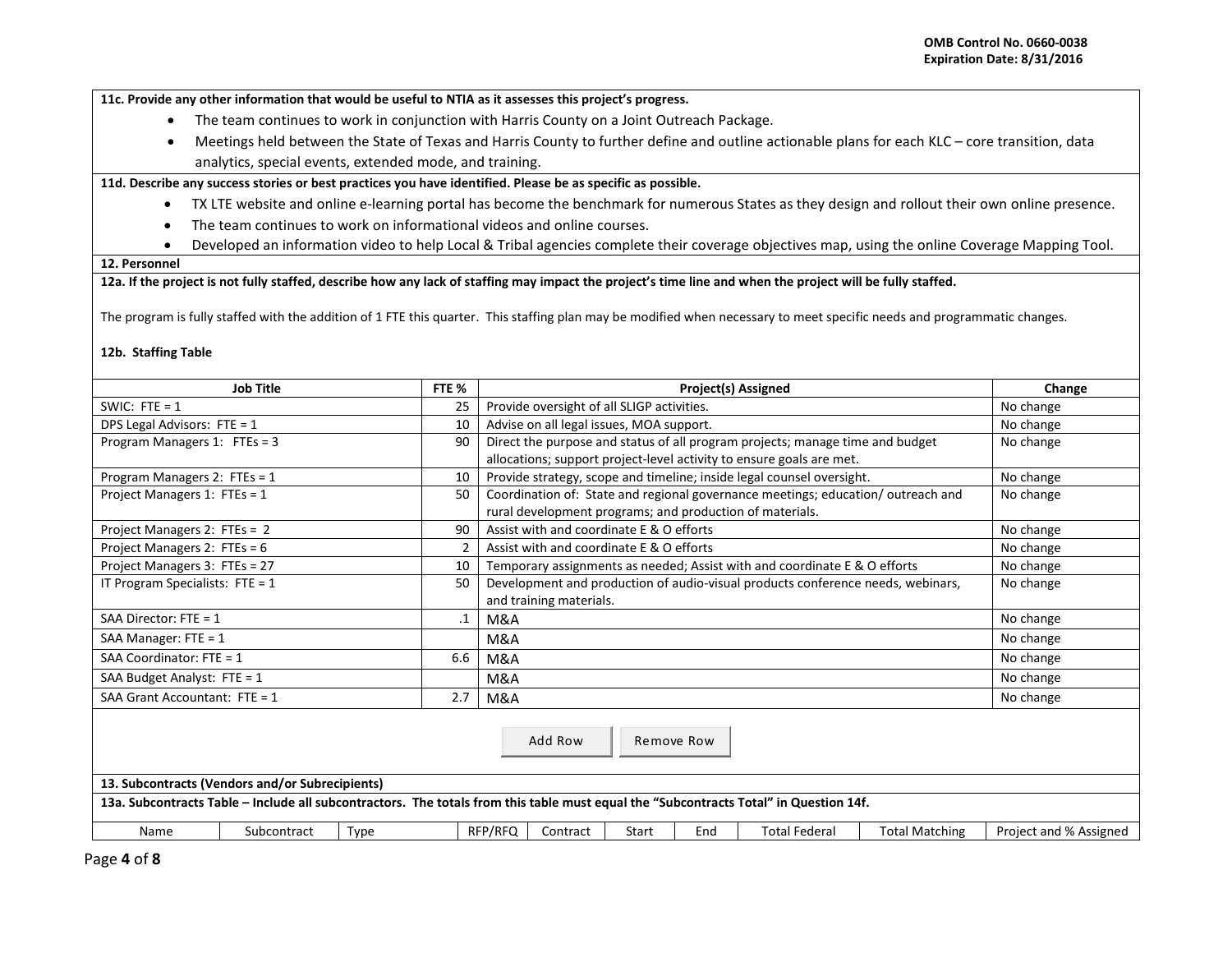|                                                                 | Purpose                                                                                                                                                                                                                  | (Vendor/Subrec.) | Issued<br>(Y/N) | Executed<br>(Y/N) | Date         | Date          | <b>Funds Allocated</b> | <b>Funds Allocated</b> |     |
|-----------------------------------------------------------------|--------------------------------------------------------------------------------------------------------------------------------------------------------------------------------------------------------------------------|------------------|-----------------|-------------------|--------------|---------------|------------------------|------------------------|-----|
| Communications<br>Planner/Technica<br>I Writer<br>(2 contracts) | Develop and<br>track operational<br>budget; assist<br>developing and<br>tracking<br>milestones,<br>MDST, Tribal and<br>O&E efforts; draft<br>Quarterly PPRs,<br>and other related<br>documents and<br>reports            | Vendor           | Y               | Y                 | Aug<br>2014  | March<br>2015 | \$152,286.00           | $\pmb{0}$              | N/A |
| Technologist<br>2 contractor)                                   | Develop design<br>elements, the<br>structure and<br>mechanism of<br>the individual<br>projects; focused<br>on operational<br>elements and<br>responsible for<br>tasks,<br>deliverables and<br>outputs of the<br>project. | Vendor           | Y               | Y                 | Aug.<br>2014 | March<br>2015 | \$311,400.00           | $\pmb{0}$              | N/A |
| Outside Legal<br>Counsel,<br>(1 contract)                       | Development of<br>State and Local<br>MOU/ Inter-local<br>Agreements,<br>MOU template;<br>and other work<br>compliant with<br>FirstNet<br>requirements.                                                                   | Vendor           | $\mathsf Y$     | $\mathsf{Y}$      | Aug.<br>2014 | March<br>2015 | \$24,500.00            | $\pmb{0}$              | N/A |
| E & O<br>Coordinator(s),<br>(2 contractors)                     | Development of<br>tasks will include:<br>speaking at<br>conferences,<br>workshops and<br>meetings;<br>facilitating                                                                                                       | Vendor           | Y               | Y                 | Aug.<br>2014 | March<br>2015 | \$324,600              | $\pmb{0}$              | N/A |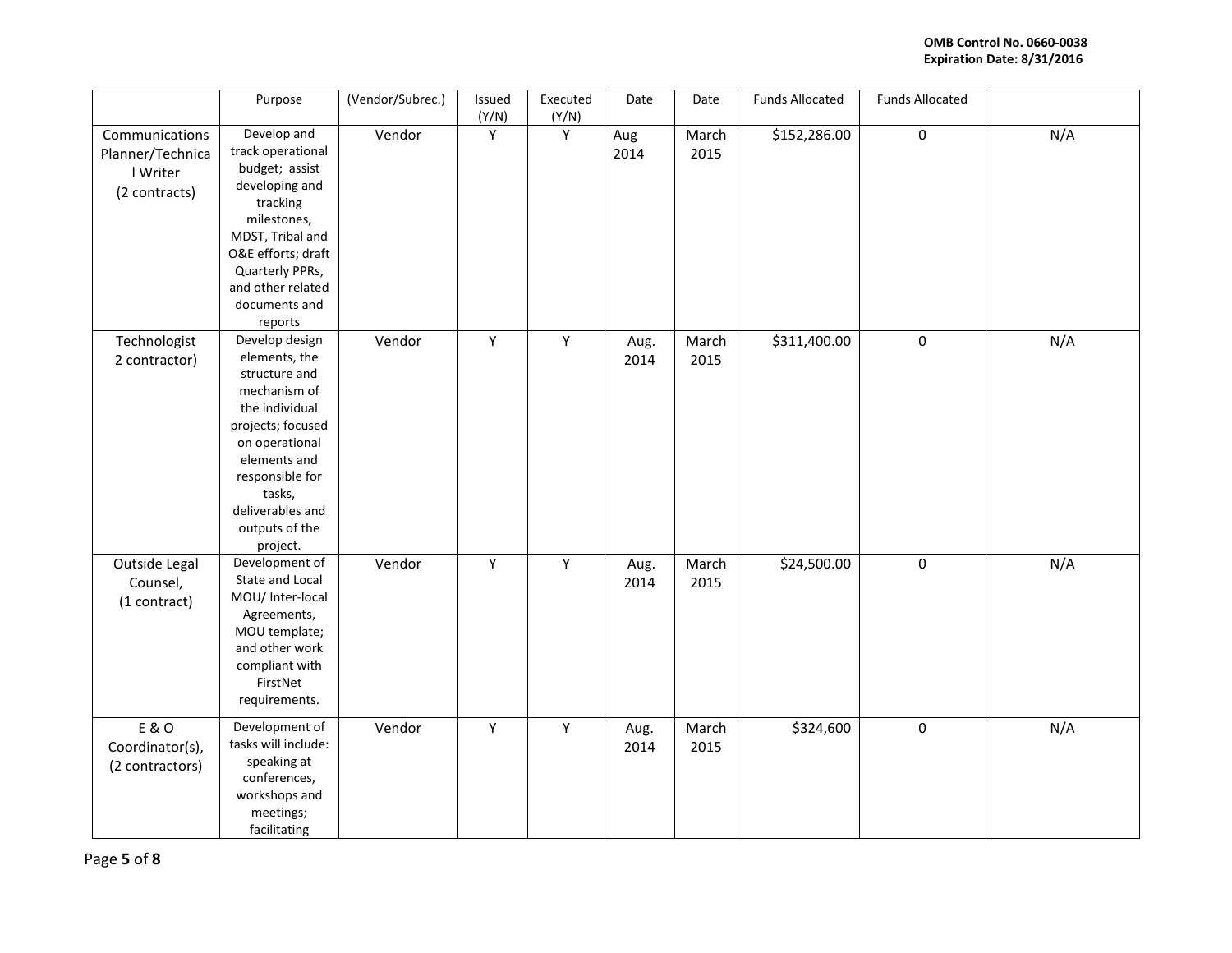|                  | regional kick-off        |        |             |   |      |       |              |             |     |
|------------------|--------------------------|--------|-------------|---|------|-------|--------------|-------------|-----|
|                  | meetings,                |        |             |   |      |       |              |             |     |
|                  | development of           |        |             |   |      |       |              |             |     |
|                  | discipline focused       |        |             |   |      |       |              |             |     |
|                  | materials, assist        |        |             |   |      |       |              |             |     |
|                  | in the                   |        |             |   |      |       |              |             |     |
|                  | development of           |        |             |   |      |       |              |             |     |
|                  | the Rural                |        |             |   |      |       |              |             |     |
|                  | Coverage Plan            |        |             |   |      |       |              |             |     |
|                  | and Education            |        |             |   |      |       |              |             |     |
|                  | and Outreach             |        |             |   |      |       |              |             |     |
|                  | program.                 |        |             |   |      |       |              |             |     |
| Project          | Scheduling,              |        |             |   |      |       | \$306,000.00 |             |     |
|                  | facilitating,            |        |             |   |      |       |              |             |     |
| Management       | managing, and            |        |             |   |      |       |              |             |     |
| Administrators   | inviting public          |        |             |   |      |       |              |             |     |
|                  | safety entities to       |        |             |   |      |       |              |             |     |
|                  | participate in           |        |             |   |      |       |              |             |     |
|                  | governance               |        |             |   |      |       |              |             |     |
|                  |                          |        |             |   |      |       |              |             |     |
|                  | strategic advisory       |        |             |   |      |       |              |             |     |
|                  | groups and the           |        |             |   |      |       |              |             |     |
|                  | LTE SCIP                 |        |             |   |      |       |              |             |     |
|                  | <b>Executive Council</b> |        |             |   |      |       |              |             |     |
|                  | meetings;                |        |             |   |      |       |              |             |     |
|                  | assisting with           |        |             |   |      |       |              |             |     |
|                  | program planning         |        |             |   |      |       |              |             |     |
|                  | and                      |        |             |   |      |       |              |             |     |
|                  | management,              |        |             |   |      |       |              |             |     |
|                  | including                |        |             |   |      |       |              |             |     |
|                  | development of           |        |             |   |      |       |              |             |     |
|                  | project                  |        |             |   |      |       |              |             |     |
|                  | management               |        |             |   |      |       |              |             |     |
|                  | processes and            |        |             |   |      |       |              |             |     |
|                  | procedures;              |        |             |   |      |       |              |             |     |
|                  | tracking                 |        |             |   |      |       |              |             |     |
|                  | milestone                |        |             |   |      |       |              |             |     |
|                  | metrics;                 |        |             |   |      |       |              |             |     |
| Project Manager  | Tasks include:           | Vendor | $\mathsf Y$ | Υ | Aug. | March | \$642,000.00 | $\mathbf 0$ | N/A |
| SME(s)           | speaking at              |        |             |   | 2014 | 2015  |              |             |     |
|                  | conferences,             |        |             |   |      |       |              |             |     |
| (15 contractors) | workshops and            |        |             |   |      |       |              |             |     |
|                  | meetings;                |        |             |   |      |       |              |             |     |
|                  | facilitating             |        |             |   |      |       |              |             |     |
|                  | regional kick-off        |        |             |   |      |       |              |             |     |
|                  |                          |        |             |   |      |       |              |             |     |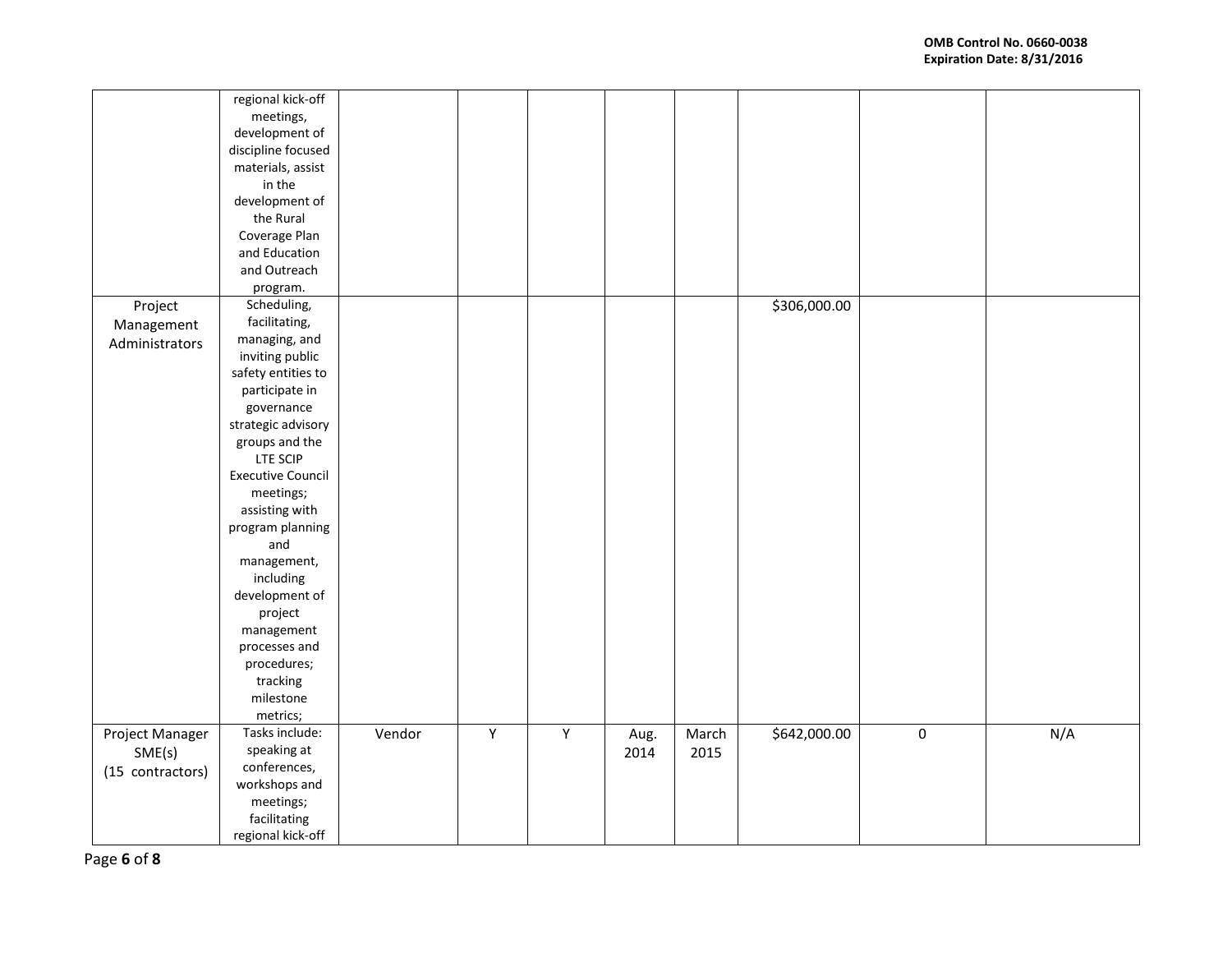|                                                                                                                                                                                                        | meetings,<br>development of<br>discipline focused<br>materials, assist<br>in the<br>development and<br>implementation<br>of the Rural<br>Coverage Plan<br>and Education<br>and Outreach |                                       |                            |              |                                      |                                                |  |                          |
|--------------------------------------------------------------------------------------------------------------------------------------------------------------------------------------------------------|-----------------------------------------------------------------------------------------------------------------------------------------------------------------------------------------|---------------------------------------|----------------------------|--------------|--------------------------------------|------------------------------------------------|--|--------------------------|
|                                                                                                                                                                                                        | programs.                                                                                                                                                                               |                                       |                            |              |                                      |                                                |  |                          |
|                                                                                                                                                                                                        |                                                                                                                                                                                         |                                       |                            | <b>TOTAL</b> |                                      | \$1,760,787.00                                 |  |                          |
| Add Row<br>Remove Row<br>13b. Describe any challenges encountered with vendors and/or subrecipients. All contractors have provided quality service on assigned SLIGP tasks and meeting<br>engagements. |                                                                                                                                                                                         |                                       |                            |              |                                      |                                                |  |                          |
|                                                                                                                                                                                                        |                                                                                                                                                                                         |                                       |                            |              |                                      |                                                |  |                          |
| 14. Budget Worksheet                                                                                                                                                                                   |                                                                                                                                                                                         |                                       |                            |              |                                      |                                                |  |                          |
|                                                                                                                                                                                                        |                                                                                                                                                                                         |                                       |                            |              |                                      |                                                |  |                          |
| Columns 2, 3 and 4 must match your current project budget for the entire award, which is the SF-424A on file.<br>Only list matching funds that the Department of Commerce has already approved.        |                                                                                                                                                                                         |                                       |                            |              |                                      |                                                |  |                          |
| Project Budget Element (1)                                                                                                                                                                             | <b>Federal Funds</b><br>Awarded (2)                                                                                                                                                     | <b>Approved Matching</b><br>Funds (3) | <b>Total Budget</b><br>(4) |              | <b>Federal Funds</b><br>Expended (5) | <b>Approved Matching Funds</b><br>Expended (6) |  | Total Funds Expended (7) |
| a. Personnel Salaries                                                                                                                                                                                  | \$772,290                                                                                                                                                                               |                                       | \$938,599                  | 1,710,889    | 194,429                              | 535,115                                        |  | 729,544                  |
| b. Personnel Fringe Benefits                                                                                                                                                                           | \$229,678                                                                                                                                                                               |                                       | \$279,139                  | 508,817      | 52,700                               | 140,681                                        |  | 193,381                  |
| c. Travel                                                                                                                                                                                              | 362,230                                                                                                                                                                                 |                                       | 12,463                     | 374,693      | 223,410                              | 680                                            |  | 224,090                  |
| d. Equipment                                                                                                                                                                                           | $\Omega$                                                                                                                                                                                |                                       | 0                          | $\Omega$     | $\Omega$                             | 0                                              |  | $\Omega$                 |
| e. Materials/Supplies                                                                                                                                                                                  | 16,650                                                                                                                                                                                  |                                       | 0                          | 16,650       | 1,541                                | $\pmb{0}$                                      |  | 1,541                    |
| f. Subcontracts Total                                                                                                                                                                                  | 3,972,043                                                                                                                                                                               |                                       | 0                          | 3,972,043    | 1,999,178                            | 0                                              |  | 1,999,178                |
| g. Other                                                                                                                                                                                               | 506,513                                                                                                                                                                                 |                                       | $\Omega$                   | 506,513      | 187,003                              | $\Omega$                                       |  | 187,003                  |
| h. Total Costs                                                                                                                                                                                         | 5,859,404                                                                                                                                                                               |                                       | 1,230,201                  | 7,089,605    | 2,658,261                            | 676,476                                        |  | 3,334,737                |
| i. Indirect Costs                                                                                                                                                                                      | $\Omega$                                                                                                                                                                                |                                       | 234,650                    | 234,650      | $\Omega$                             | 133,779                                        |  | 133,779                  |
| j. Total Phase 1 and 2                                                                                                                                                                                 | 5,859,404                                                                                                                                                                               |                                       | 1,464,851                  | 7,324,255    | 2,658,261                            | 810,255                                        |  | 3,468,516                |
| m. % of Total                                                                                                                                                                                          | 80%                                                                                                                                                                                     |                                       | 20%                        | 100%         | 77%                                  | 23%                                            |  | 100%                     |
| 15. Certification: I certify to the best of my knowledge and belief that this report is correct and complete for performance of activities for the purpose(s) set forth in the award                   |                                                                                                                                                                                         |                                       |                            |              |                                      |                                                |  |                          |
| documents.                                                                                                                                                                                             |                                                                                                                                                                                         |                                       |                            |              |                                      |                                                |  |                          |